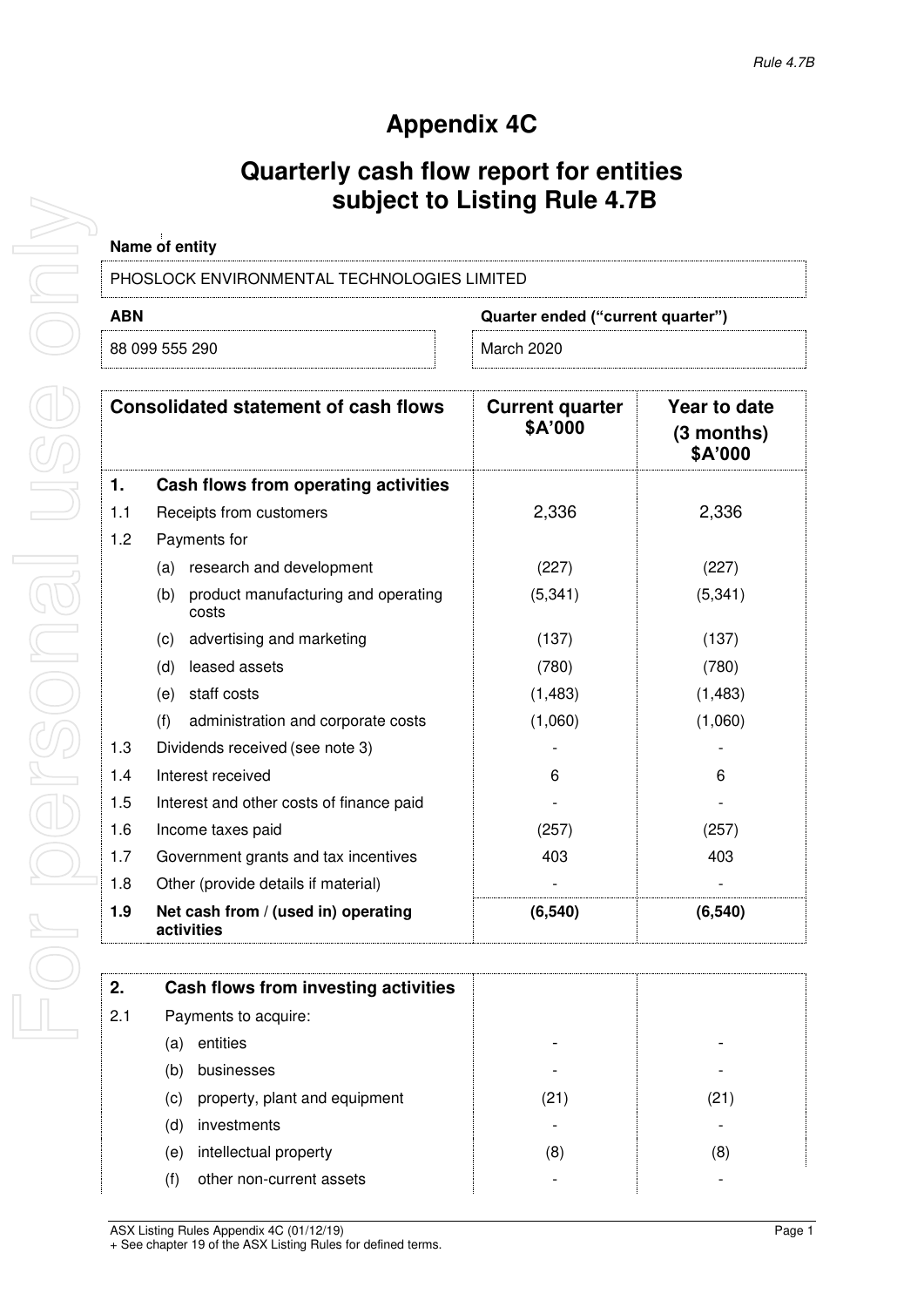|     | <b>Consolidated statement of cash flows</b>       | <b>Current quarter</b><br>\$A'000 | Year to date<br>$(3$ months)<br>\$A'000 |
|-----|---------------------------------------------------|-----------------------------------|-----------------------------------------|
| 2.2 | Proceeds from disposal of:                        |                                   |                                         |
|     | (a)<br>entities                                   |                                   |                                         |
|     | (b)<br>businesses                                 |                                   |                                         |
|     | property, plant and equipment<br>(c)              |                                   |                                         |
|     | (d)<br>investments                                |                                   |                                         |
|     | intellectual property<br>(e)                      |                                   |                                         |
|     | (f)<br>other non-current assets                   |                                   |                                         |
| 2.3 | Cash flows from loans to other entities           |                                   |                                         |
| 2.4 | Dividends received (see note 3)                   |                                   |                                         |
| 2.5 | Other (provide details if material)               |                                   |                                         |
| 2.6 | Net cash from / (used in) investing<br>activities | (29)                              | (29)                                    |

| 3.   | Cash flows from financing activities                                                          |  |
|------|-----------------------------------------------------------------------------------------------|--|
| 3.1  | Proceeds from issues of equity securities<br>(excluding convertible debt securities)          |  |
| 3.2  | Proceeds from issue of convertible debt<br>securities                                         |  |
| 3.3  | Proceeds from exercise of options                                                             |  |
| 3.4  | Transaction costs related to issues of<br>equity securities or convertible debt<br>securities |  |
| 3.5  | Proceeds from borrowings                                                                      |  |
| 3.6  | Repayment of borrowings                                                                       |  |
| 3.7  | Transaction costs related to loans and<br>borrowings                                          |  |
| 3.8  | Dividends paid                                                                                |  |
| 3.9  | Other (provide details if material)                                                           |  |
| 3.10 | Net cash from / (used in) financing<br>activities                                             |  |
|      |                                                                                               |  |

| 4.  | Net increase / (decrease) in cash and<br>cash equivalents for the period |          |          |
|-----|--------------------------------------------------------------------------|----------|----------|
| 4.1 | Cash and cash equivalents at beginning of<br>period                      | 15,030   | 15,030   |
| 4.2 | Net cash from / (used in) operating<br>activities (item 1.9 above)       | (6, 540) | (6, 540) |
| 4.3 | Net cash from / (used in) investing activities<br>(item 2.6 above)       | (29)     | (29)     |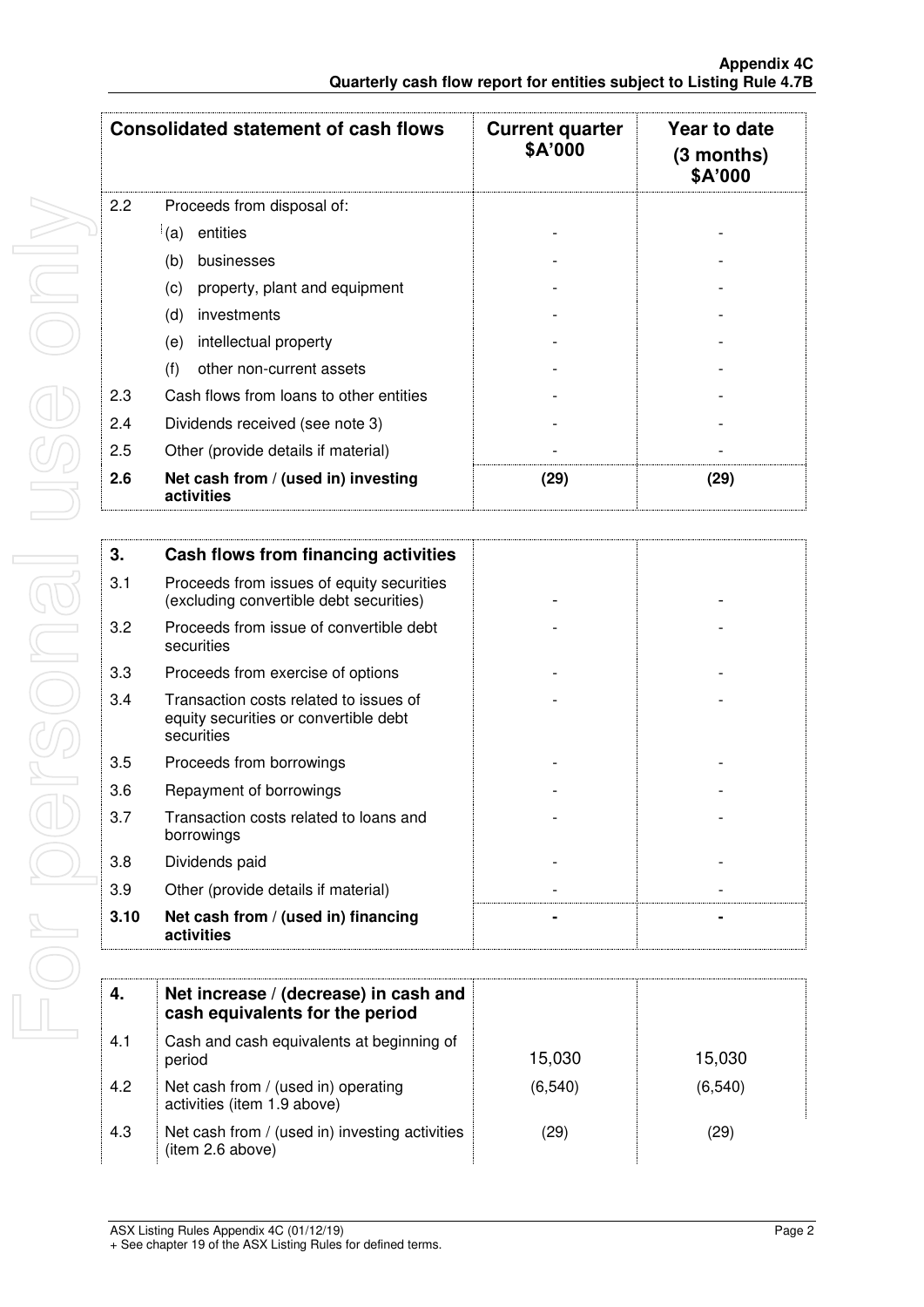|     | <b>Consolidated statement of cash flows</b>                         | <b>Current quarter</b><br>\$A'000 | Year to date<br>$(3$ months)<br>\$A'000 |
|-----|---------------------------------------------------------------------|-----------------------------------|-----------------------------------------|
| 4.4 | Net cash from / (used in) financing activities<br>(item 3.10 above) |                                   |                                         |
| 4.5 | Effect of movement in exchange rates on<br>cash held                | 948                               | 948                                     |
| 4.6 | Cash and cash equivalents at end of<br>period                       | 9.409                             | 9.409                                   |

| 5.  | Reconciliation of cash and cash<br>equivalents<br>at the end of the quarter (as shown in the<br>consolidated statement of cash flows) to the<br>related items in the accounts | <b>Current quarter</b><br>\$A'000 | <b>Previous quarter</b><br>\$A'000 |
|-----|-------------------------------------------------------------------------------------------------------------------------------------------------------------------------------|-----------------------------------|------------------------------------|
| 5.1 | <b>Bank balances</b>                                                                                                                                                          | 2,062                             | 2,062                              |
| 5.2 | Call deposits                                                                                                                                                                 | 7,289                             | 7.289                              |
| 5.3 | <b>Bank overdrafts</b>                                                                                                                                                        |                                   |                                    |
| 5.4 | Other (provide details)                                                                                                                                                       | 58                                | 58                                 |
| 5.5 | Cash and cash equivalents at end of<br>quarter (should equal item 4.6 above)                                                                                                  | 9,409                             | 9,409                              |

| 6.  | Payments to related parties of the entity and their<br>associates                                                                                          | <b>Current quarter</b><br>\$A'000 |
|-----|------------------------------------------------------------------------------------------------------------------------------------------------------------|-----------------------------------|
| 6.1 | Aggregate amount of payments to related parties and their<br>associates included in item 1                                                                 | 90                                |
| 6.2 | Aggregate amount of payments to related parties and their<br>associates included in item 2                                                                 |                                   |
|     | Note: if any amounts are shown in items 6.1 or 6.2, your quarterly activity report must include a description of,<br>and an explanation for, such payments |                                   |

Payments in item 6.1 are included investor relations service provided by associates of directors, and rent payment to a related parties' entity.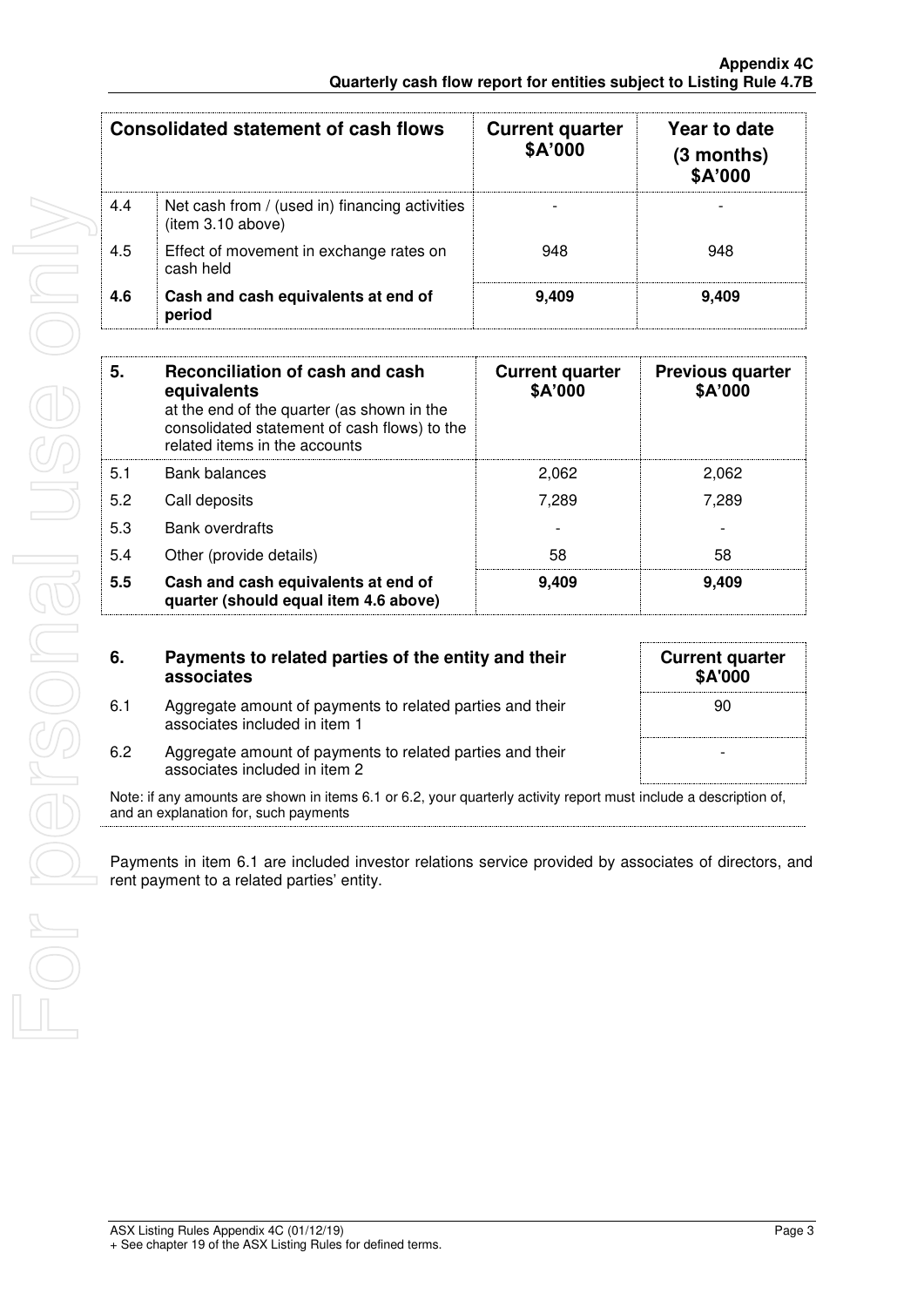| 7.  | <b>Financing facilities</b><br>Note: the term "facility' includes all forms of financing<br>arrangements available to the entity.<br>Add notes as necessary for an understanding of the<br>sources of finance available to the entity. | <b>Total facility</b><br>amount at quarter<br>end<br>\$A'000 | <b>Amount c</b><br>quarte<br>\$A'0 |
|-----|----------------------------------------------------------------------------------------------------------------------------------------------------------------------------------------------------------------------------------------|--------------------------------------------------------------|------------------------------------|
| 7.1 | Loan facilities                                                                                                                                                                                                                        |                                                              |                                    |
| 7.2 | Credit standby arrangements                                                                                                                                                                                                            |                                                              |                                    |
| 7.3 | Other (please specify)                                                                                                                                                                                                                 |                                                              |                                    |
| 7.4 | <b>Total financing facilities</b>                                                                                                                                                                                                      |                                                              |                                    |
|     |                                                                                                                                                                                                                                        |                                                              |                                    |

| <b>Total facility</b><br>amount at quarter<br>end<br>\$A'000 | Amount drawn at<br>quarter end<br>\$A'000 |
|--------------------------------------------------------------|-------------------------------------------|
|                                                              |                                           |
|                                                              |                                           |
|                                                              |                                           |
|                                                              |                                           |

#### 7.5 **Unused financing facilities available at quarter end** -

7.6 Include in the box below a description of each facility above, including the lender, interest rate, maturity date and whether it is secured or unsecured. If any additional financing facilities have been entered into or are proposed to be entered into after quarter end, include a note providing details of those facilities as well.

| 8.  | Estimated cash available for future operating activities                     | \$A'000  |
|-----|------------------------------------------------------------------------------|----------|
| 8.1 | Net cash from / (used in) operating activities (Item 1.9)                    | (6, 540) |
| 8.2 | Cash and cash equivalents at quarter end (Item 4.6)                          | 9,409    |
| 8.3 | Unused finance facilities available at quarter end (Item 7.5)                |          |
| 8.4 | Total available funding (Item $8.2 +$ Item $8.3$ )                           | 9.409    |
| 8.5 | Estimated quarters of funding available (Item 8.4 divided by<br>Item $8.1$ ) | 1.44     |
|     |                                                                              |          |

- 8.6 If Item 8.5 is less than 2 quarters, please provide answers to the following questions:
	- 1. Does the entity expect that it will continue to have the current level of net operating cash flows for the time being and, if not, why not?

Answer: Net Operating Cashflow for March 2020 quarter was affected by large material purchases for production in order to meet expected customer demand.

2. Has the entity taken any steps, or does it propose to take any steps, to raise further cash to fund its operations and, if so, what are those steps and how likely does it believe that they will be successful?

Answer: A \$12m Placement has been completed; a further \$3m placement to Directors/Senior Execs will be completed in May; a Share Purchase Plan is currently being finalised raising in excess of \$5m. The total of the three Capital Raisings is in excess of \$20m.

3. Does the entity expect to be able to continue its operations and to meet its business objectives and, if so, on what basis?

Answer: Yes. PET Group has liquid assets (cash, receivables and inventories) in excess of \$50m. PET is debt free.